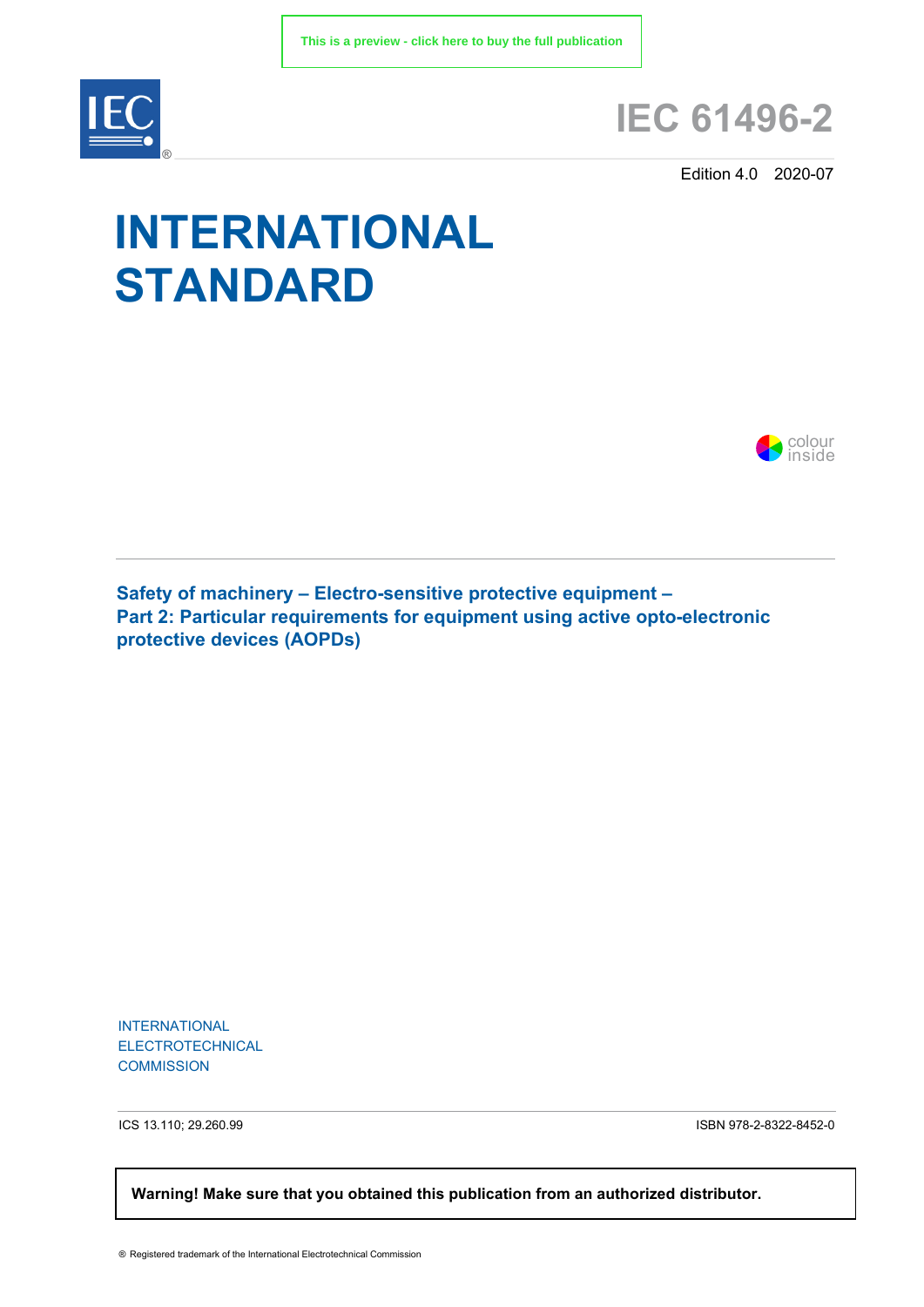– 2 – IEC 61496-2:2020 © IEC 2020

# CONTENTS

| 1 |                                                                                                                                                                         |  |  |
|---|-------------------------------------------------------------------------------------------------------------------------------------------------------------------------|--|--|
| 2 |                                                                                                                                                                         |  |  |
| 3 |                                                                                                                                                                         |  |  |
| 4 |                                                                                                                                                                         |  |  |
| 5 |                                                                                                                                                                         |  |  |
| 6 |                                                                                                                                                                         |  |  |
| 7 |                                                                                                                                                                         |  |  |
|   |                                                                                                                                                                         |  |  |
|   |                                                                                                                                                                         |  |  |
|   | Figure 1 – Limit area for the protection against the risk of beam bypass  12                                                                                            |  |  |
|   |                                                                                                                                                                         |  |  |
|   |                                                                                                                                                                         |  |  |
|   |                                                                                                                                                                         |  |  |
|   | Figure 5 – Verifying sensing function by moving the test piece (TP) through the<br>detection zone near the emitter, near the receiver/retro-reflector target and at the |  |  |
|   |                                                                                                                                                                         |  |  |
|   |                                                                                                                                                                         |  |  |
|   |                                                                                                                                                                         |  |  |
|   |                                                                                                                                                                         |  |  |
|   |                                                                                                                                                                         |  |  |
|   |                                                                                                                                                                         |  |  |
|   |                                                                                                                                                                         |  |  |
|   |                                                                                                                                                                         |  |  |
|   | Figure 14 – Example of emitter model with beams internally blocked by aperture stop29                                                                                   |  |  |
|   | Figure 15 – Example of receiving unit with off axis beam portion reflected internally on                                                                                |  |  |
|   | Figure 16 – Example of test piece inside model of optical subsystem with passing                                                                                        |  |  |
|   |                                                                                                                                                                         |  |  |
|   | Figure 18 – Extraneous reflection test with mirror outside of limit area32                                                                                              |  |  |
|   |                                                                                                                                                                         |  |  |
|   |                                                                                                                                                                         |  |  |
|   | Figure 21 - Light interference test - Test set-up with incandescent light source 37                                                                                     |  |  |
|   | Figure 22 - Light interference test - Test set-up with fluorescent light source38                                                                                       |  |  |
|   | Figure 23 - Light interference test - Test set-up with flashing beaconlight source 39                                                                                   |  |  |
|   |                                                                                                                                                                         |  |  |
|   |                                                                                                                                                                         |  |  |
|   |                                                                                                                                                                         |  |  |
|   |                                                                                                                                                                         |  |  |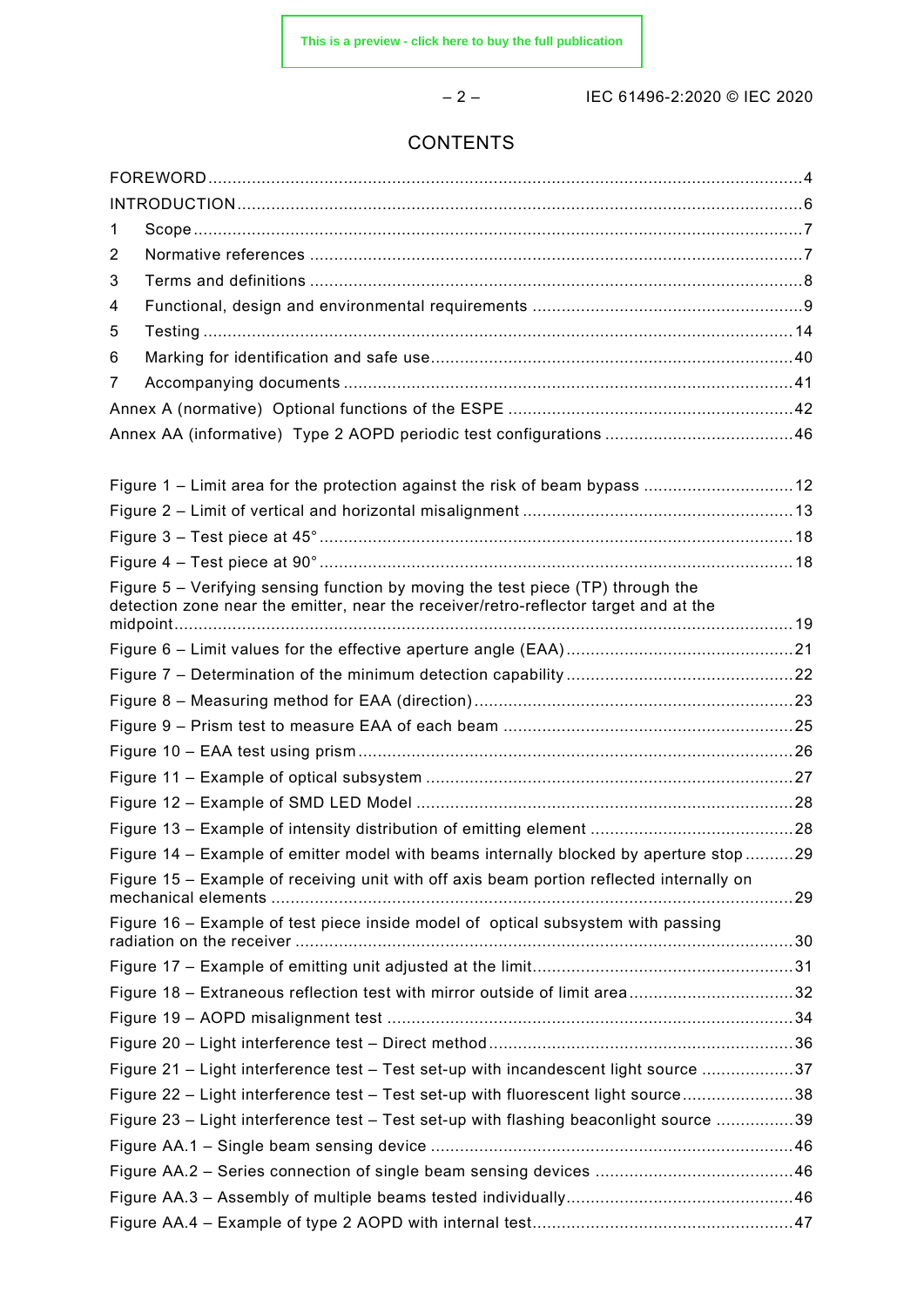IEC 61496-2:2020 © IEC 2020 – 3 –

| Table 1 – Correspondences of requirements/testing and AOPD designs 15              |  |
|------------------------------------------------------------------------------------|--|
| Table 2 – Maximum permissible angle of misalignment (in degrees) for a type 2 ESPE |  |
| Table 3 – Maximum permissible angle of misalignment (in degrees) for a type 3 ESPE |  |
| Table 4 – Maximum permissible angle of misalignment (in degrees) for a type 4 ESPE |  |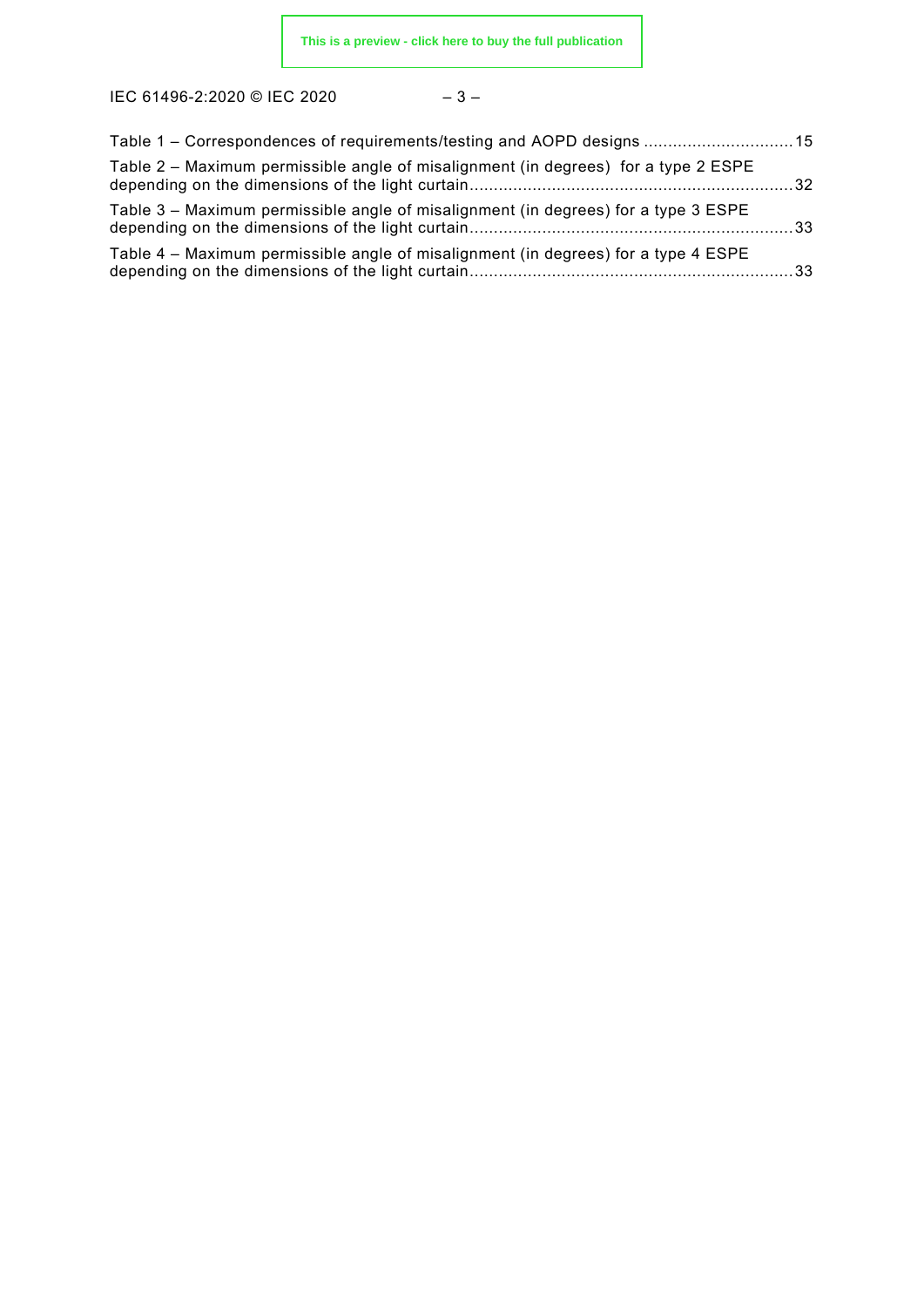**[This is a preview - click here to buy the full publication](https://webstore.iec.ch/publication/63117&preview)**

– 4 – IEC 61496-2:2020 © IEC 2020

#### INTERNATIONAL ELECTROTECHNICAL COMMISSION

\_\_\_\_\_\_\_\_\_\_\_\_

#### **SAFETY OF MACHINERY – ELECTRO-SENSITIVE PROTECTIVE EQUIPMENT –**

#### **Part 2: Particular requirements for equipment using active opto-electronic protective devices (AOPDs)**

#### FOREWORD

- <span id="page-3-0"></span>1) The International Electrotechnical Commission (IEC) is a worldwide organization for standardization comprising all national electrotechnical committees (IEC National Committees). The object of IEC is to promote international co-operation on all questions concerning standardization in the electrical and electronic fields. To this end and in addition to other activities, IEC publishes International Standards, Technical Specifications, Technical Reports, Publicly Available Specifications (PAS) and Guides (hereafter referred to as "IEC Publication(s)"). Their preparation is entrusted to technical committees; any IEC National Committee interested in the subject dealt with may participate in this preparatory work. International, governmental and nongovernmental organizations liaising with the IEC also participate in this preparation. IEC collaborates closely with the International Organization for Standardization (ISO) in accordance with conditions determined by agreement between the two organizations.
- 2) The formal decisions or agreements of IEC on technical matters express, as nearly as possible, an international consensus of opinion on the relevant subjects since each technical committee has representation from all interested IEC National Committees.
- 3) IEC Publications have the form of recommendations for international use and are accepted by IEC National Committees in that sense. While all reasonable efforts are made to ensure that the technical content of IEC Publications is accurate, IEC cannot be held responsible for the way in which they are used or for any misinterpretation by any end user.
- 4) In order to promote international uniformity, IEC National Committees undertake to apply IEC Publications transparently to the maximum extent possible in their national and regional publications. Any divergence between any IEC Publication and the corresponding national or regional publication shall be clearly indicated in the latter.
- 5) IEC itself does not provide any attestation of conformity. Independent certification bodies provide conformity assessment services and, in some areas, access to IEC marks of conformity. IEC is not responsible for any services carried out by independent certification bodies.
- 6) All users should ensure that they have the latest edition of this publication.
- 7) No liability shall attach to IEC or its directors, employees, servants or agents including individual experts and members of its technical committees and IEC National Committees for any personal injury, property damage or other damage of any nature whatsoever, whether direct or indirect, or for costs (including legal fees) and expenses arising out of the publication, use of, or reliance upon, this IEC Publication or any other IEC Publications.
- 8) Attention is drawn to the Normative references cited in this publication. Use of the referenced publications is indispensable for the correct application of this publication.
- 9) Attention is drawn to the possibility that some of the elements of this IEC Publication may be the subject of patent rights. IEC shall not be held responsible for identifying any or all such patent rights.

International Standard IEC 61496-2 has been prepared by IEC technical committee 44: Safety of machinery – Electrotechnical aspects, in collaboration with CENELEC technical committee 44X: Safety of machinery – Electrotechnical aspects.

This fourth edition cancels and replaces the third edition published in 2013. This edition constitutes a technical revision.

This edition includes the following significant technical changes with respect to the previous edition:

a) Requirements and test procedures in Part 2 that were found to be common to all ESPEs have been moved to Part 1. Test procedures that are dependent on the sensing technology remain in Part 2.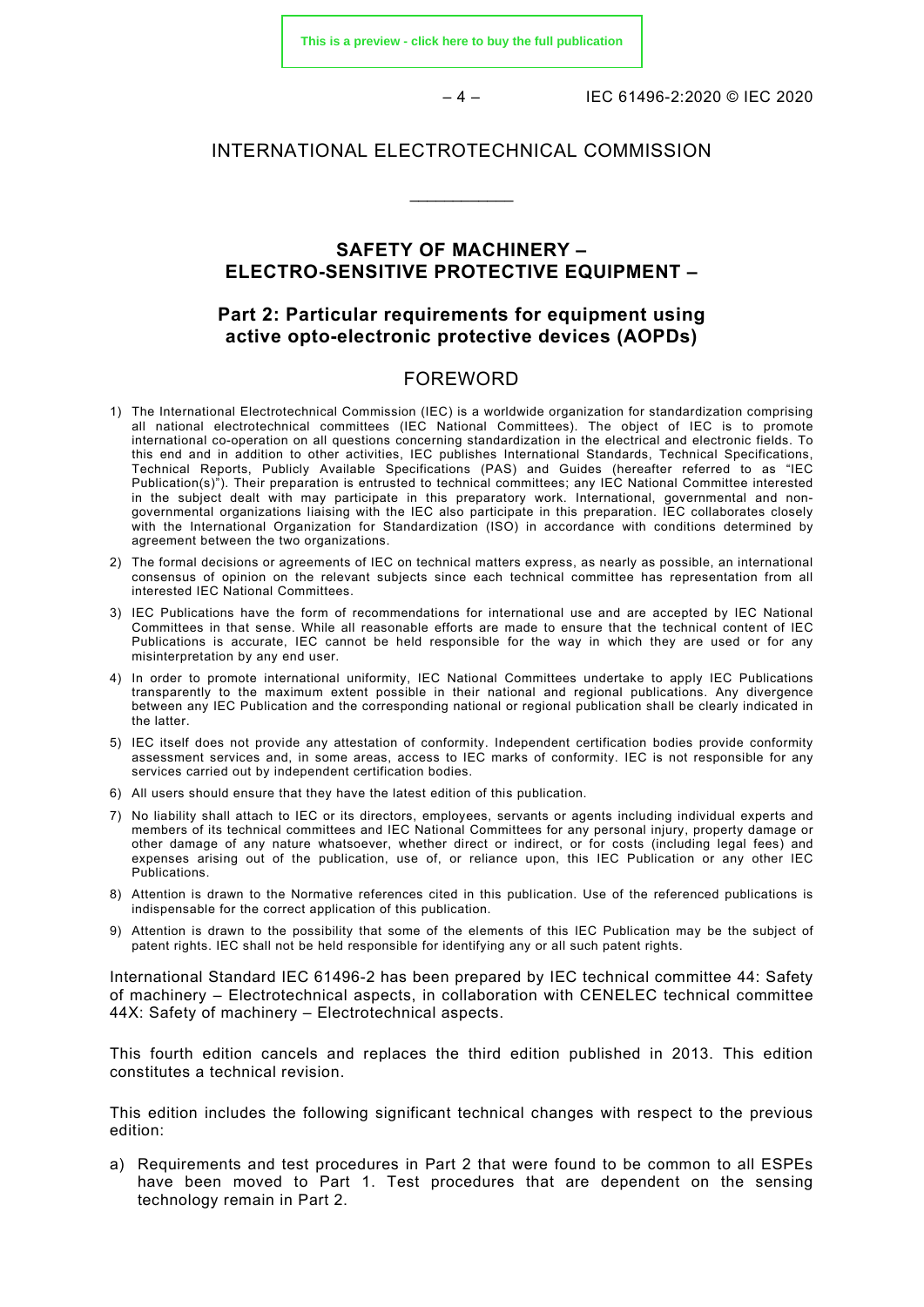IEC 61496-2:2020 © IEC 2020  $-5-$ 

The text of this International Standard is based on the following documents:

| <b>FDIS</b> | Report on voting |
|-------------|------------------|
| 44/875/FDIS | 44/878/RVD       |

Full information on the voting for the approval of this International Standard can be found in the report on voting indicated in the above table.

This document has been drafted in accordance with the ISO/IEC Directives, Part 2.

This standard has the status of a product family standard and can be used as a normative reference in a dedicated product standard for the safety of machinery.

This standard is to be used in conjunction with IEC 61496-1:2020.

This part supplements or modifies the corresponding clauses in IEC 61496-1:2020.

Where a particular clause or subclause of IEC 61496-1:2020 is not mentioned in this Part 2, that clause or subclause applies as far as is reasonable. Where this part states "*Addition*", "*Modification*" or "*Replacement*", the relevant text of IEC 61496-1:2020 is adapted accordingly.

Clauses and subclauses which are additional to those of Part 1 are numbered sequentially, following on the last available number in Part 1. Terminological entries (in Clause 3) which are additional to those in Part 1 are numbered starting from 3.201. Additional annexes are lettered from AA onwards.

A list of all parts in the IEC 61496 series, published under the general title *Safety of machinery – Electro-sensitive protective equipment*, can be found on the IEC website.

The committee has decided that the contents of this document will remain unchanged until the stability date indicated on the IEC website under "http://webstore.iec.ch" in the data related to the specific document. At this date, the document will be

- reconfirmed.
- withdrawn,
- replaced by a revised edition, or
- amended.

**IMPORTANT – The 'colour inside' logo on the cover page of this publication indicates that it contains colours which are considered to be useful for the correct understanding of its contents. Users should therefore print this document using a colour printer.**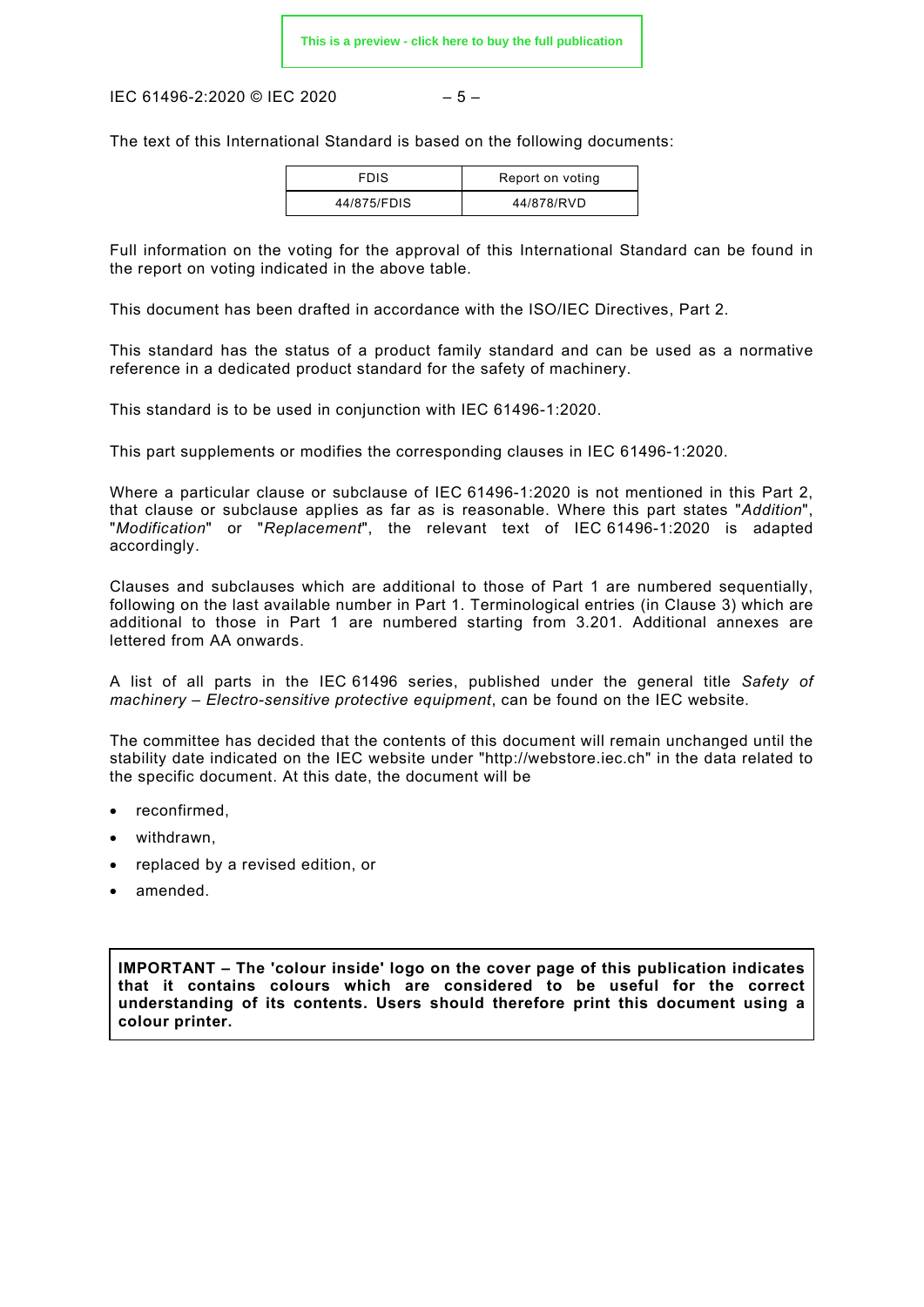– 6 – IEC 61496-2:2020 © IEC 2020

#### INTRODUCTION

<span id="page-5-0"></span>Electro-sensitive protective equipment (ESPE) is applied to machinery that presents a risk of personal injury. It provides protection by causing the machine to revert to a safe condition before a person can be placed in a hazardous situation.

This document provides particular requirements for the design, construction and testing of electro-sensitive protective equipment (ESPE) for the safeguarding of machinery, employing active opto-electronic protective devices (AOPDs) for the sensing function.

Each type of machine presents its own particular hazards, and it is not the purpose of this document to recommend the manner of application of the ESPE to any particular machine. The application of the ESPE should be a matter for agreement between the equipment supplier, the machine user and the enforcing authority; in this context, attention is drawn to the relevant guidance established internationally, for example, ISO 12100.

Due to the complexity of the technology of ESPEs, there are many issues that are highly dependent on analysis and expertise in specific test and measurement techniques. In order to provide a high level of confidence, independent review by relevant expertise is recommended.